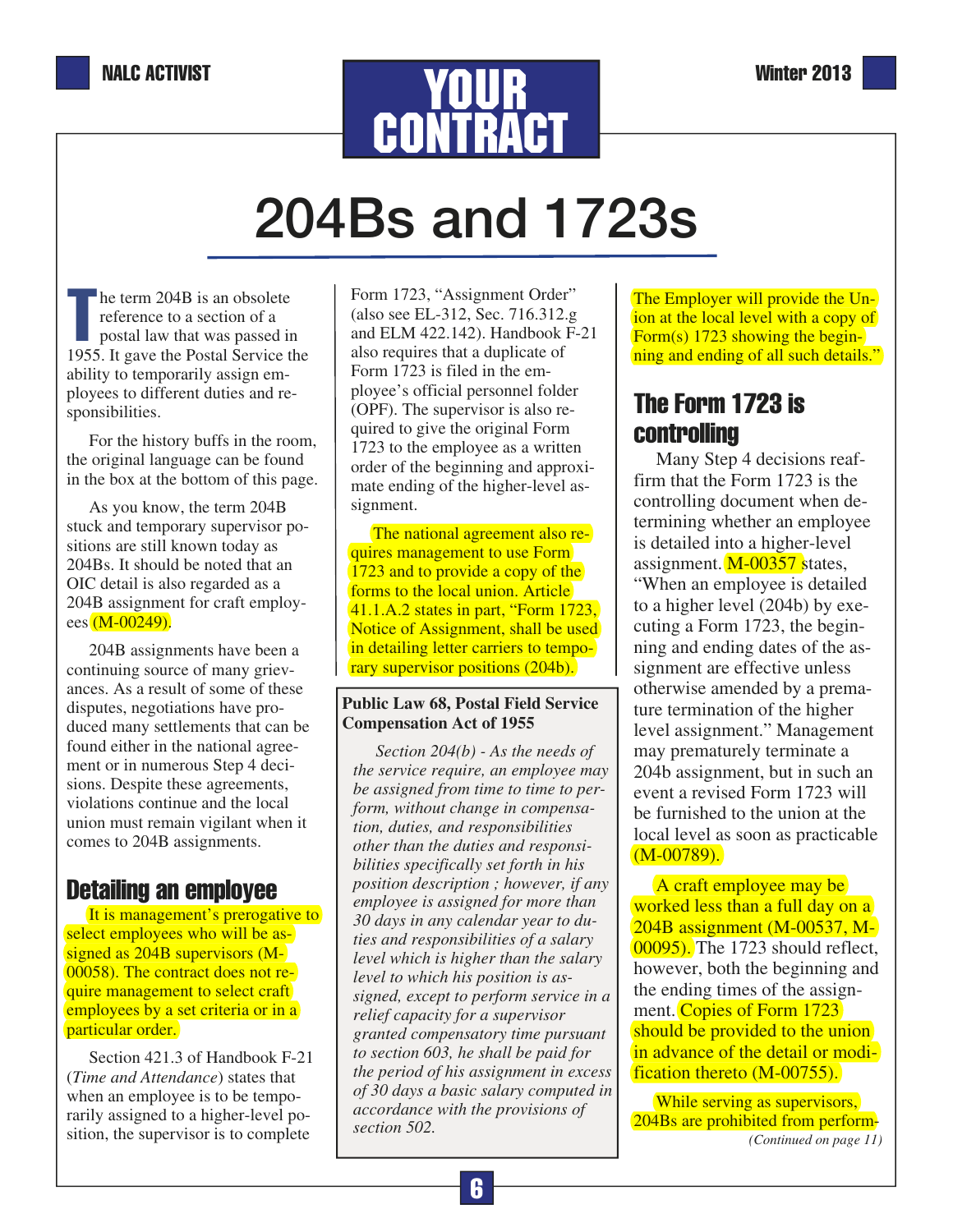| Region 11-NBA Daniel Toth 440-282-4340<br>Upstate New York, Ohio<br>May 18-20, Region 11 Training Convention, Holiday<br>Inn Conference Center, Syracuse, NY<br><b>Region 12-NBA William Lucini 215-824-4826</b><br>Pennsylvania, South and Central New Jersey<br>February 24-26, Region 12 Annual Training Seminar,<br>Trump Plaza Hotel and Casino, Atlantic City, NJ<br>May 19-21, New Jersey State Convention, Harrah's<br>Resort, Atlantic City, NJ<br>Region 13-NBA Timothy Dowdy 757-934-1013<br>Delaware, Maryland, Virginia, West Virginia,<br>Washington, DC<br>February 24-25, DC/Maryland Steward Training,<br>Tidewater Inn Hotel, Easton, MD<br>March 7-8, Virginia Steward Training, Homewood<br>Suites by Hilton Richmond Airport, Sandston, VA<br>May 2-4, West Virginia Steward Training/State<br>Convention, Pullman Place Hotel, Huntington, WV<br>May 20-21, Region 13 Officer Training and Rap<br>Session, Wisk Resort Hotel & Conference Center,<br>McHenry, MD<br>May 30-June 1, Virginia State Convention, Cavalier<br>Hotel, Virginia Beach, VA | <b>Region 14-NBA John Casciano 617-363-9299</b><br>Connecticut, Maine, Massachusetts, New Hampshire,<br>Rhode Island, Vermont<br>May 5-6, Connecticut State Convention, Mystic Hilton<br>Hotel, Mystic, CT<br>May 5, Massachusetts State Convention, Auburn Elks<br>Hall, Worcester, MA<br>May 18-19, Maine State Convention, Hollywood Hotel,<br>Bangor, ME<br><b>Region 15-Larry Cirelli 212-868-0284</b><br>Northern New Jersey, New York, SW Connecticut,<br>Puerto Rico, Virgin Islands<br>March 3-5, Region 15 Training Session, Trump Plaza<br>Hotel, Atlantic City, NJ<br>May 5-6, Connecticut State Convention, Mystic Hilton<br>Hotel, Mystic, CT<br>May 19-21, New Jersey State Convention, Harrah's<br>Resort, Atlantic City, NJ |
|---------------------------------------------------------------------------------------------------------------------------------------------------------------------------------------------------------------------------------------------------------------------------------------------------------------------------------------------------------------------------------------------------------------------------------------------------------------------------------------------------------------------------------------------------------------------------------------------------------------------------------------------------------------------------------------------------------------------------------------------------------------------------------------------------------------------------------------------------------------------------------------------------------------------------------------------------------------------------------------------------------------------------------------------------------------------------|----------------------------------------------------------------------------------------------------------------------------------------------------------------------------------------------------------------------------------------------------------------------------------------------------------------------------------------------------------------------------------------------------------------------------------------------------------------------------------------------------------------------------------------------------------------------------------------------------------------------------------------------------------------------------------------------------------------------------------------------|
|---------------------------------------------------------------------------------------------------------------------------------------------------------------------------------------------------------------------------------------------------------------------------------------------------------------------------------------------------------------------------------------------------------------------------------------------------------------------------------------------------------------------------------------------------------------------------------------------------------------------------------------------------------------------------------------------------------------------------------------------------------------------------------------------------------------------------------------------------------------------------------------------------------------------------------------------------------------------------------------------------------------------------------------------------------------------------|----------------------------------------------------------------------------------------------------------------------------------------------------------------------------------------------------------------------------------------------------------------------------------------------------------------------------------------------------------------------------------------------------------------------------------------------------------------------------------------------------------------------------------------------------------------------------------------------------------------------------------------------------------------------------------------------------------------------------------------------|

courage branches to get an early start and not wait until the last minute to begin preparing for local negotiations. Not knowing if certain procedures would be changed in the new national agreement made it difficult to be specific in some areas. But for the most part, the steps to gathering information, selecting a team, developing bargaining positions and creating proposals are things that can be done well in advance. Hopefully, branches found these articles useful and took advantage of the extra time to prepare for local negotiations.As is often said: "Failing to prepare is preparing to fail." Good luck to you all.

#### 204Bs and 1723s Impasse

### *(Continued from page 5)*<br> **ing any bargaining unit work, ex-**<br> **ing any bargaining unit work, ex**cept in the limited circumstances specified in Article 1.6 *(Continued from page 6)*

("Performance of Bargaining Unit Work") and Article 3.F ("Management Rights") of the national agreement. M-00891 also states that a temporary supervisor is ineligible to work overtime in the bargaining unit while detailed, even if the overtime occurs on a nonscheduled day.

Occasionally, management has sought to use letter carriers to perform bargaining unit overtime immediately after they concluded a 204B assignment. This is not permitted. M-01177 states, "An employee detailed to an acting supervisory position will not perform bargaining-unit overtime immediately prior to or immediately after such detail unless all available bargaining-unit employees are utilized." The phrase "immediately prior to or immediately after such detail" in this settlement refers to overtime on a day the carrier was in a 204B status. It does not prohibit overtime, otherwise consistent with the provisions of Article 8, on the day before or after a 204B detail.

Letter carriers temporarily detailed to a supervisory position (204B) may not bid on vacant letter carrier craft duty assignments while so detailed (Article 41.1.A.2). M-00552 also prohibits letter carriers acting in 204B supervisory positions from opting for hold-down positions.

For more information on 204Bs, please refer to the 204B section of the Materials Reference System (MRS). This can be found on the NALC Contract DVD 2012 and the NALC website.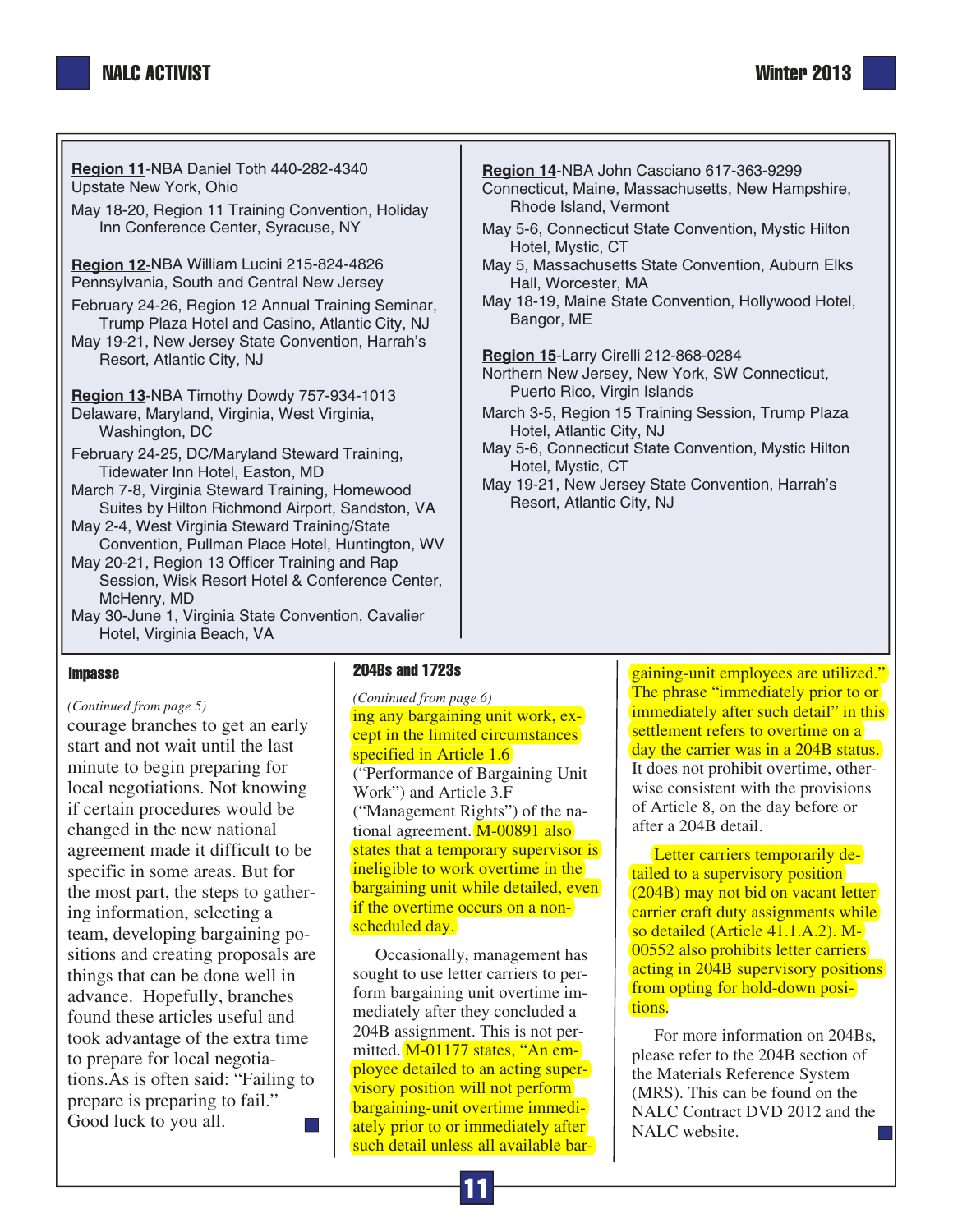$\times$ 



#### UNITED STATES POSTAL SERVICE 475 L'Enfant Plaza, SW Washington, DC 20260

July 8, 1983

Mr. Halline Overby Assistant Secretary-Treasurer National Association of Letter Carriers, AFL-CIO 100 Indiana Avenue, N.W. Washington, D.C. 20001-2197

> $Re:$ A. Connors Kings Park, NY 11754 H1N-1M-C 6017

Dear Mr. Overby:

On June 23, 1983, we met to discuss the above-captioned case at the fourth step of the contractual grievance procedure set forth in the National Agreement.

The question raised in this grievance is whether management can unilaterally terminate a 204B assignment.

After further review of this matter, we mutually agreed to close this case, because it is management's prerogative to select employees who will be assigned as 204B supervisors.

Please sign and return the enclosed copy of this letter as your acknowledgment of agreement to close this case.

Sincerely,

ie Bayliss

Labor Relations (Department

Halline

Assistant Secretary-Treagurer National Association of Letter Carriers, AFL-CIO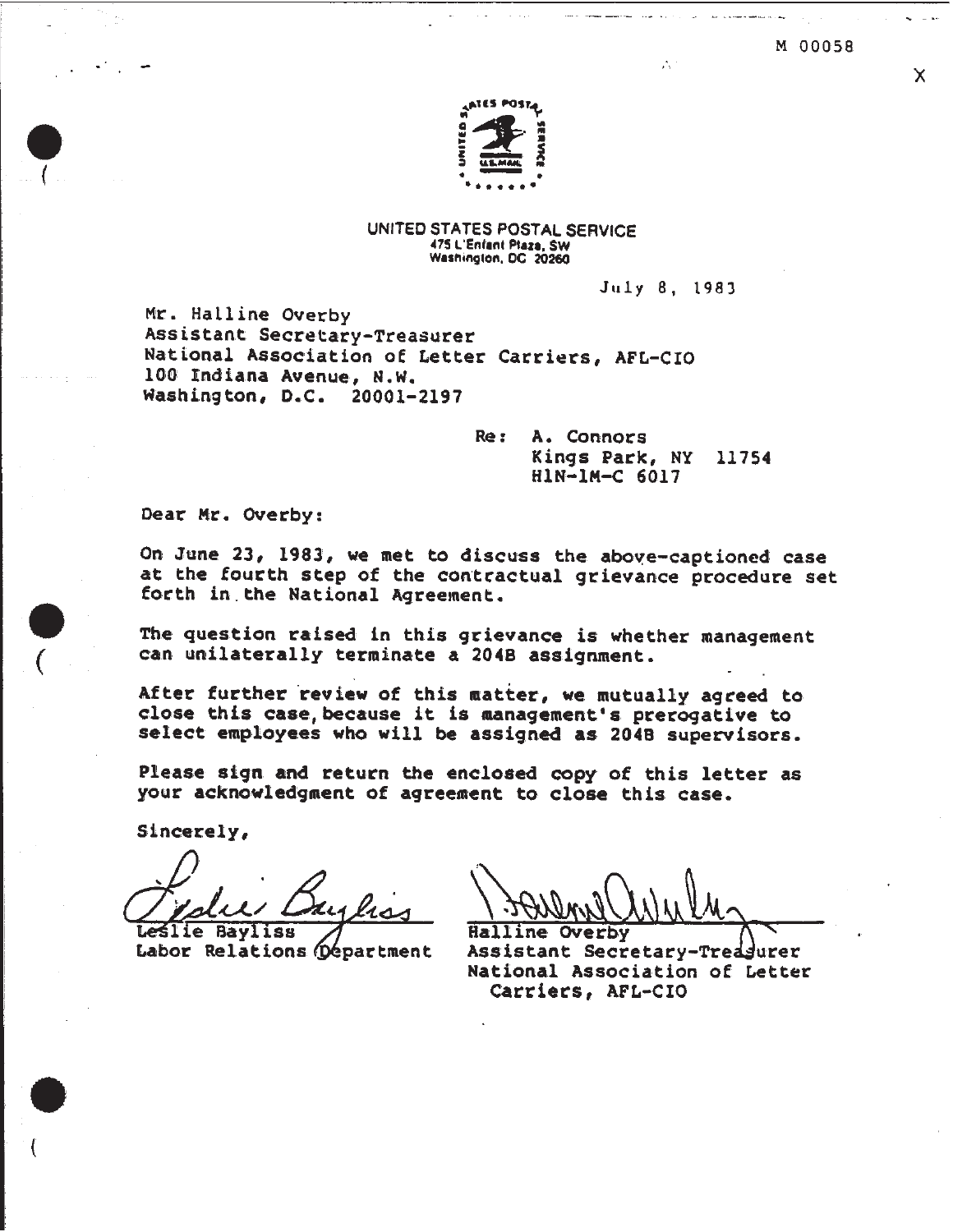M 00357

the High Cores





UNITED STATES POSTAL SERVICE 475 L'Enfant Plaza, SW Washington, DC 20260

Mr. Joseph H. Johnson, Jr. Director, City Delivery National Association of Letter Carriers, AFL-CIO 100 Indiana Avenue, N.W. Washington, D.C. 20001-2197

Re: See Attached List

DEC 3 1 1985

Dear Mr. Johnson:

On December 10, 1985, we met to discuss the above-captioned grievances at the fourth step of our contractual grievance procedure.

The issue in these grievances is whether employees on 204B assignments are required to work in the assignments exclusively for the duration of time periods shown on Forms 1723.

During our discussion, we mutually agreed that when an employee is detailed to a higher level (204B) by executing a Form 1723, the beginning and ending dates of the assignment are effective unless otherwise amended by a premature termination of the higher level assignment.

Accordingly, the cases are hereby remanded to the parties at Step 3 for application of the above and for the purpose of fashioning as appropriate remedy.

Please sign and return the enclosed copy of this decision as your acknowledgment of agreement to settle these cases.

Time limits were extended by mutual consent.

Sincerely,

н. Oliver Labor Relations Department

Joseph H. Johnson, Jr. Director, City Delivery National Association of Letter Carriers, AFL-CIO

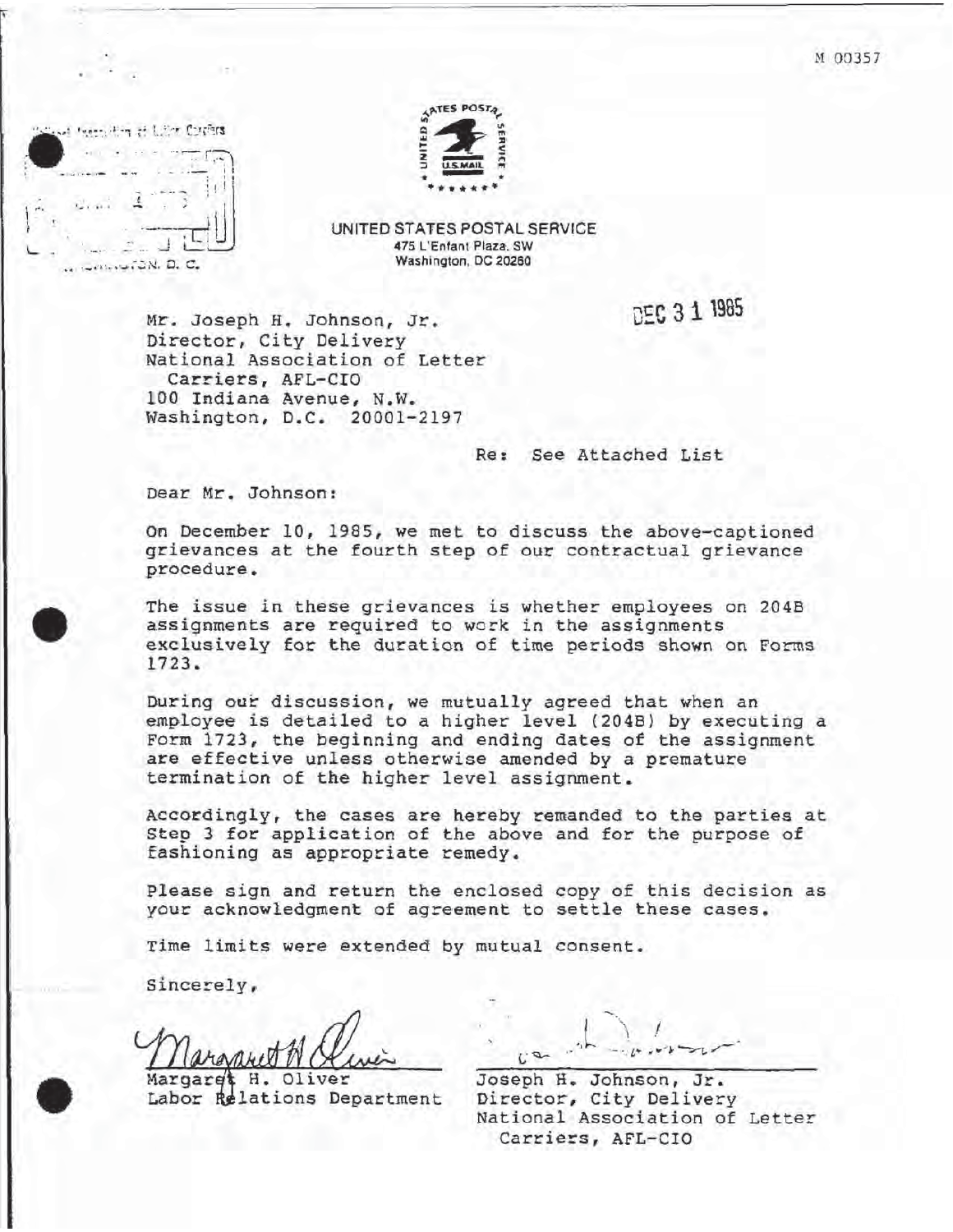M-00789



UNITED STATES POSTAL SERVICE **Labor Relations Department** 475 L'Enfant Plaza, SW Washington, DC 20260-4100

November 13, 1987

Mr. Lawrence G. Hutchins Vice President National Association of Letter Carriers, AFL-CIO 100 Indiana Avenue, N.W. Washington, DC 20001-2197

Dear Mr. Hutchins:

On June 23, 1987, Larry Handy met with Dave Noble in prearbitration regarding HIN-3U-C 34332, Class Action, Pasadena, Texas.

The parties at this level agreed to the following:

- A craft employee may work less than a full day 1. on a 204B assignment (temporary supervisory position).
- $2.$ Form 1723 shall be used in detailing letter carriers to temporary supervisory positions. Pursuant to Article 41.1.A.2, the Employer will provide the Union at the local level with a copy of Form(s) 1723 showing the beginning and ending of all such details.
- $3.$ Management may prematurely terminate a 204B assignment.
- 4. In the event a 204B assignment is prematurely terminated, a revised Form 1723 will be furnished to the union at the local level as soon as practicable.

Accordingly, we agreed to remand this case to Step 3 for application of the above principles to the facts contained in this grievance.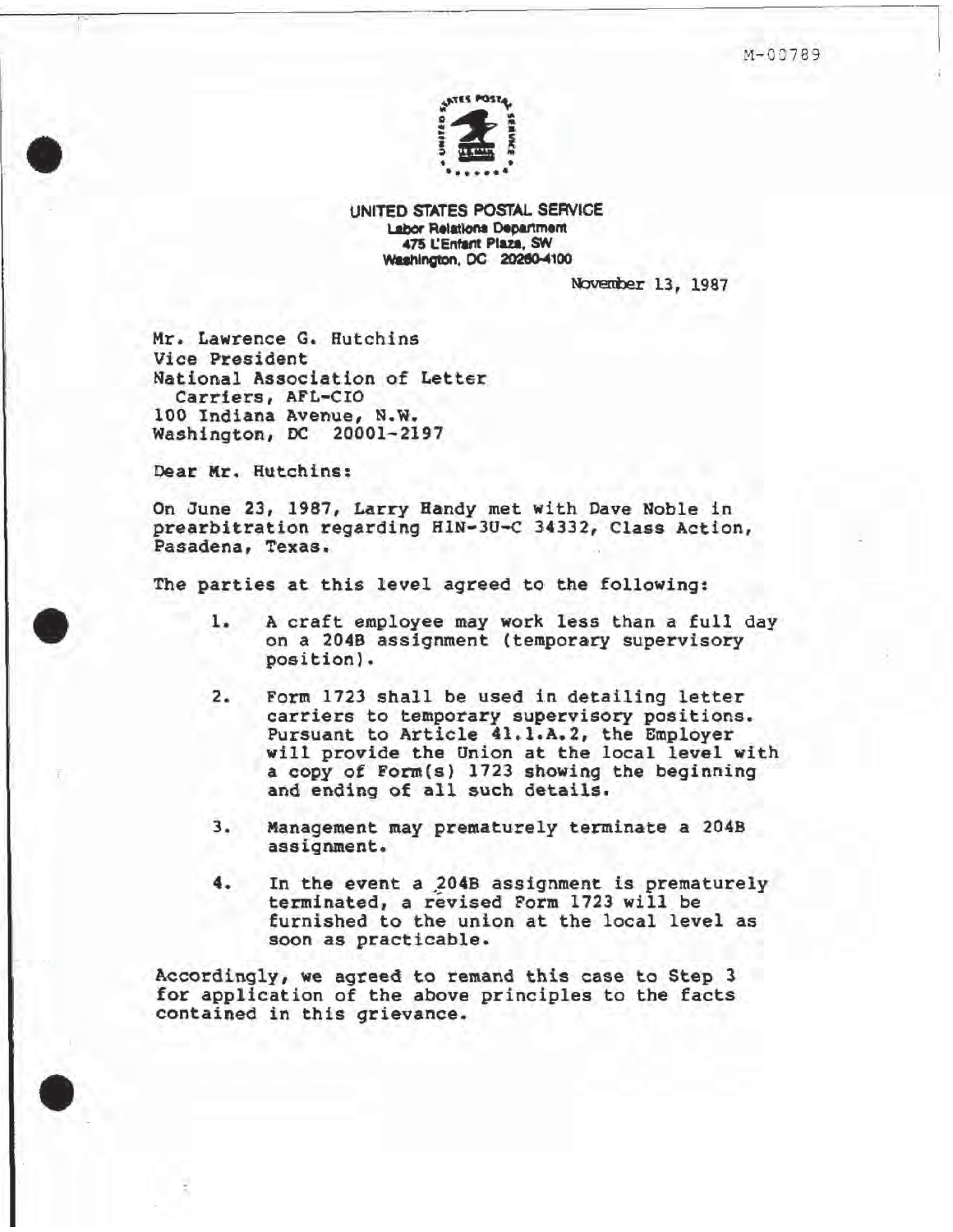$M - 00789$ 

Mr. Lawrence G. Hutchins

Please sign and return the enclosed copy of this letter acknowledging you agreement to remand this case,<br>withdrawing HIN-3U-C 34332 from the pending national arbitration listing.

Sincerely,

LINKA

Stephen W. Furgeson<br>Acting General Manager<br>Grievande & Arbitration Division

auren

Lawrence G. Hutchins Vice President National Association of Letter Carriers, AFL-CIO







 $\overline{2}$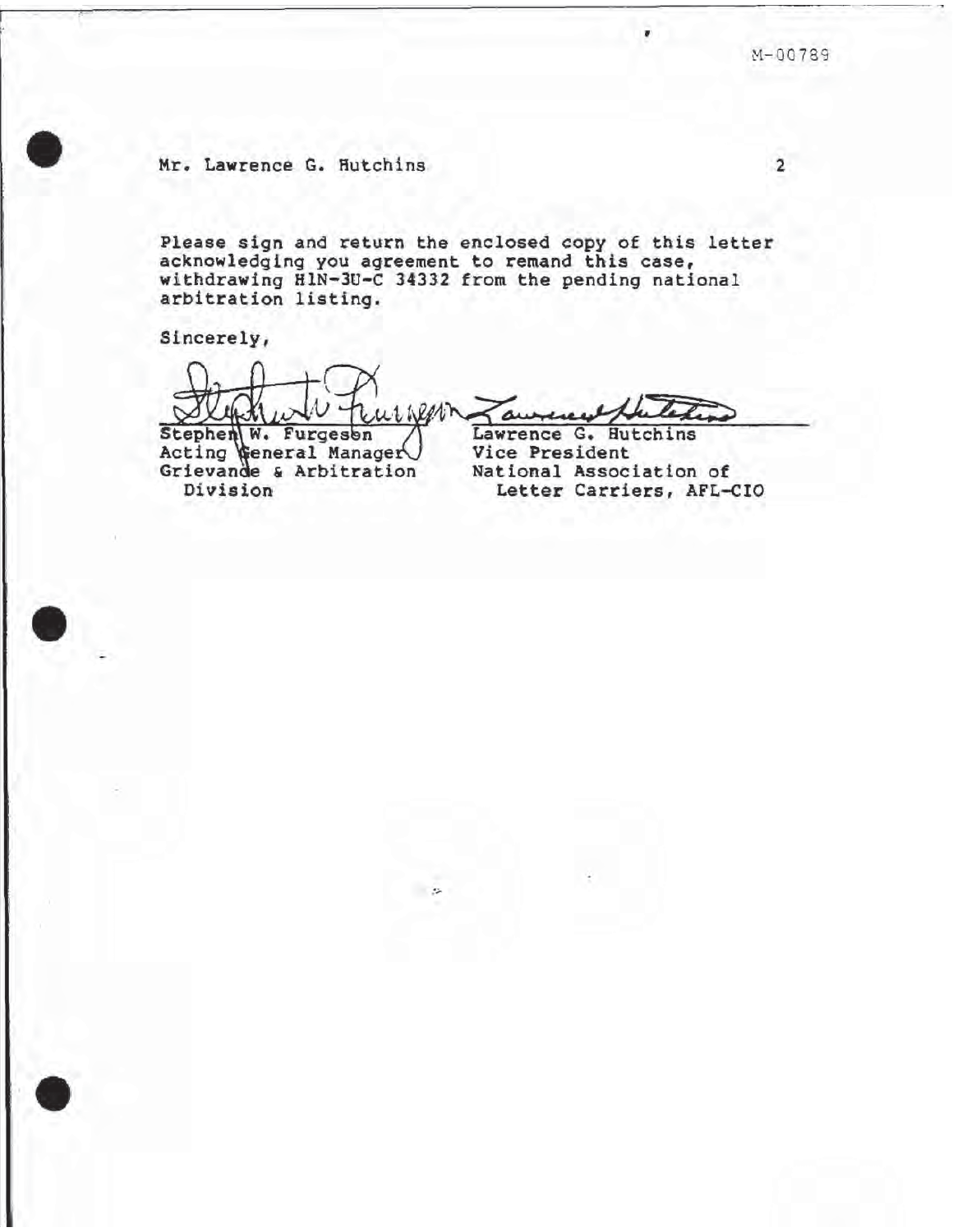M 00095



UNITED STATES POSTAL SERVICE 475 L'Enfant Plaza, SW Washington, DC 20260

MAY - 2 1985

Mr. Joseph H. Johnson, Jr. Director, City Delivery National Association of Letter Carriers, AFL-CIO 100 Indiana Avenue, N.W. Washington, D.C. 20001-2197

**Service** 

 $Re:$ Class Action Madison, WI 53707 HIN-4J-C 31820

Dear Mr. Johnson:

On January 22, 1985, we met to discuss the above-captioned case at the fourth step of the contractual grievance procedure set forth in the 1981 National Agreement.

The question raised in this grievance is whether management violated the National Agreement by utilizing a carrier craft employee as a 204(b) for part of a day.

After further review of this matter, we mutually agreed that no national interpretive issue is fairly presented in the particulars evidenced in this case. Management may utilize a craft employee in a 204(b) assignment for less than a full day. Under Article 41, management must provide the union with a copy of Form 1723 showing the approximate time(s) and date(s) of the detail. Any amendment to the form shall also be provided to the union.

Whether the employee alleged to be on a 204(b) status was improperly performing bargaining unit work is a factual dispute and can be determined by applying Arbitrator Bloch's award in case no. H1C-3A-C 15070 to the facts of this case.

Accordingly, as we further agreed, this case is hereby remanded to the parties at Step 3 for further processing if necessary.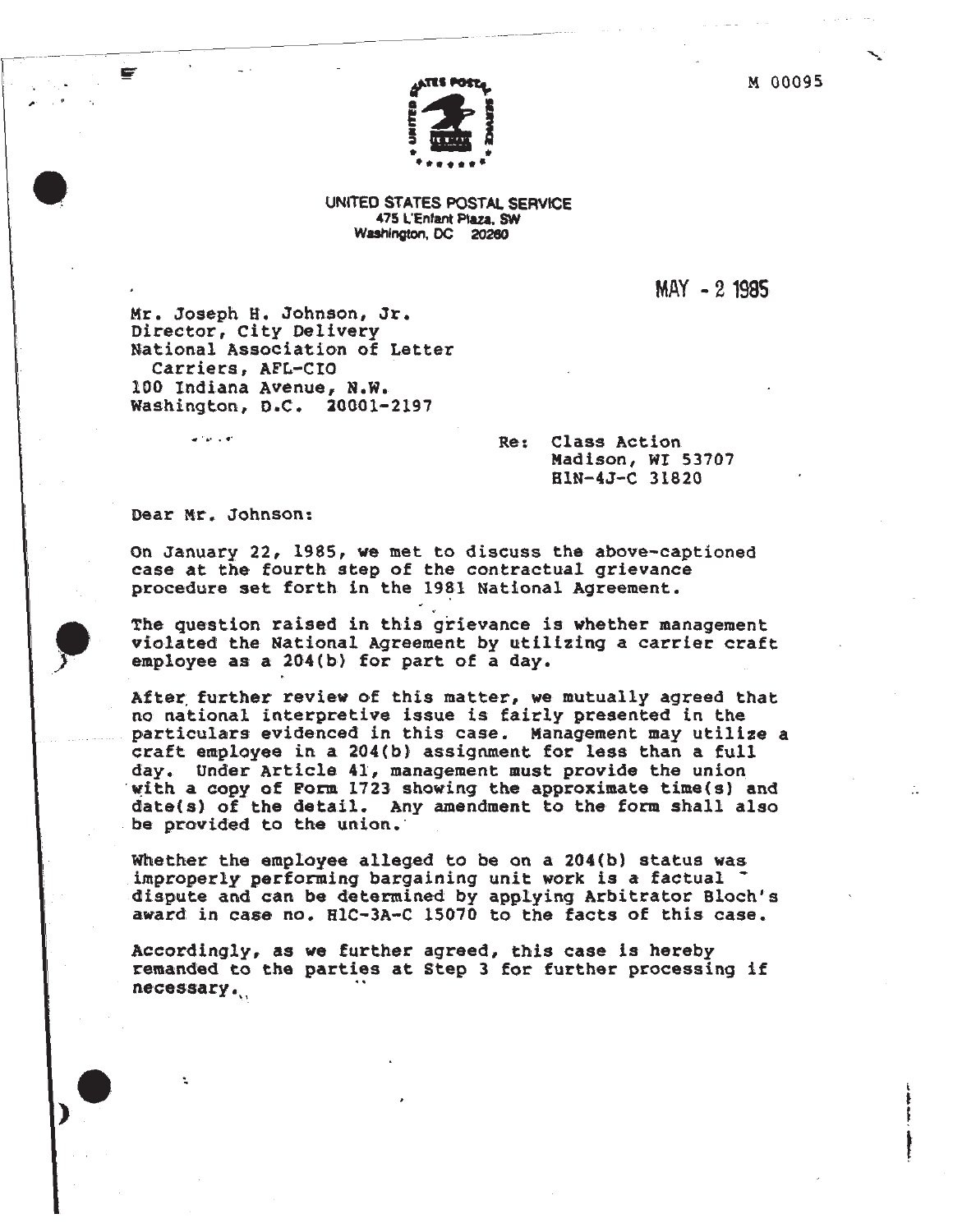Mr. Joseph H. Johnson

**SUP** 

Please sign and return a copy of this letter as your<br>acknowledgment of agreement to remand this case.

Time limits were extended by mutual consent.

Sincerely,

Leslie Bayliss<br>Labor Relations pepartment Director, City Delivery<br>National Association of Letter<br>Carriers, AFL-CIO

 $\overline{2}$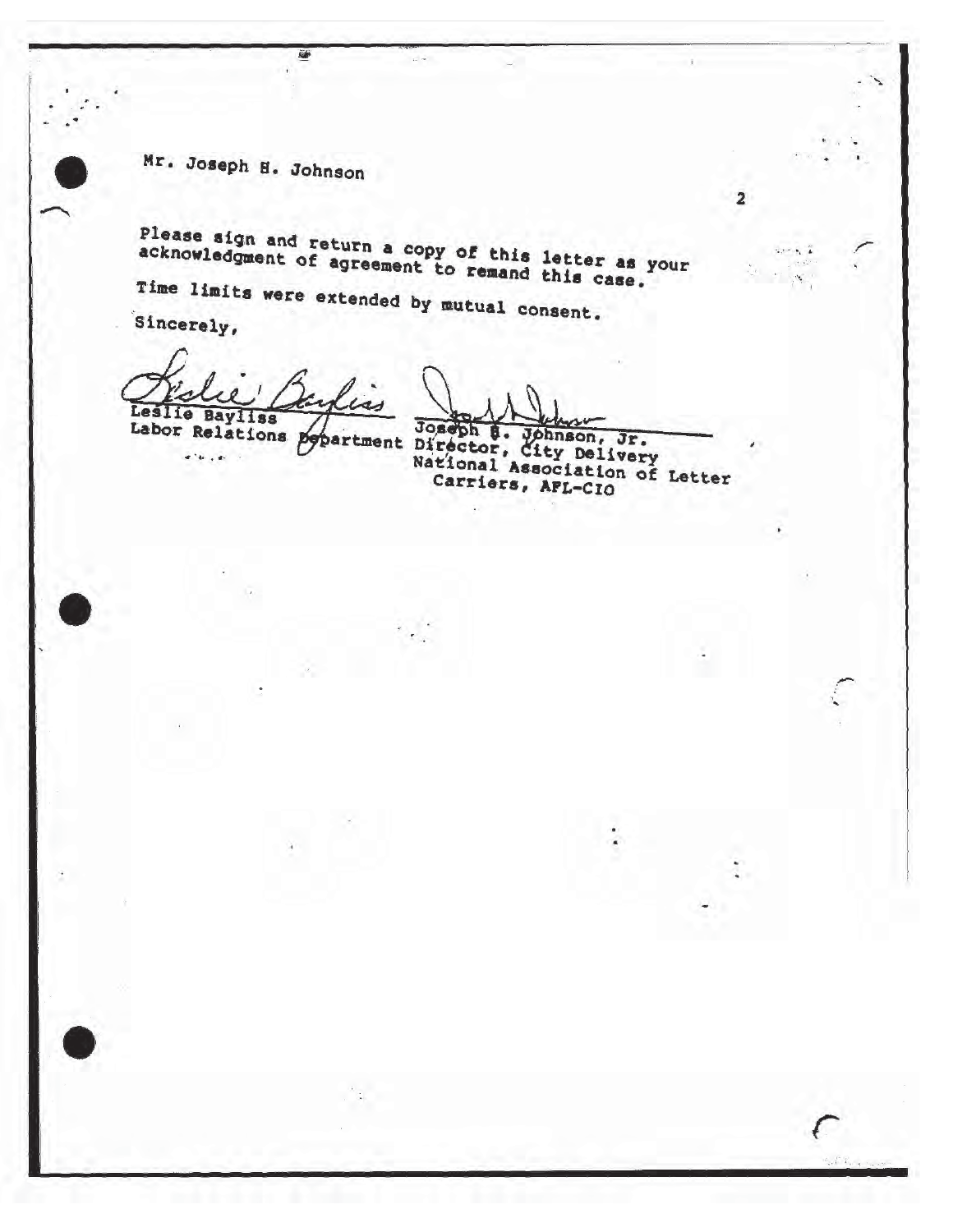

UNITED STATES POSTAL SERVICE **Labor Relations Department** 475 L'Enfant Plaza, SW Washington, DC 20260-4100

Mr. Halline Overby Assistant Secretary-Treasurer National Association of Letter Carriers, AFL-CIO 100 Indiana Avenue, N.W. Washington, DC  $20001 - 2197$ 

**MAY 2.2 1987** 

Re: Class Action Laramie, WY 82070 H4N-4U-C 26041

Dear Mr. Overby:

On April 23, 1987, we met to discuss the above-captioned grievance at the fourth step of our contractual grievance procedure.

The question in this grievance is whether management must provide copies of Form 1723 to the local union in advance of the detail it reflects.

During the discussion, we mutually agreed that the following would represent a full settlement of this case.

In accordance with Article 41, Section 1.A.2, of the National Agreement, Form 1723 "shall be provided to the union at the local level showing the beginning and ending times of the detail." Such copies of Form 1723 should be provided to the union in advance of the detail or modification thereto.

Please sign and return the enclosed copy of this letter as your acknowledgment of agreement to settle this case.

Time limits were extended by mutual consent.

Sincerely,

R

Grievance & Arbitration Division

**Halline Overby** 

Assistant Secretary-Treasurer National Association of Letter Carriers, AFL-CIO

 $M - 00755$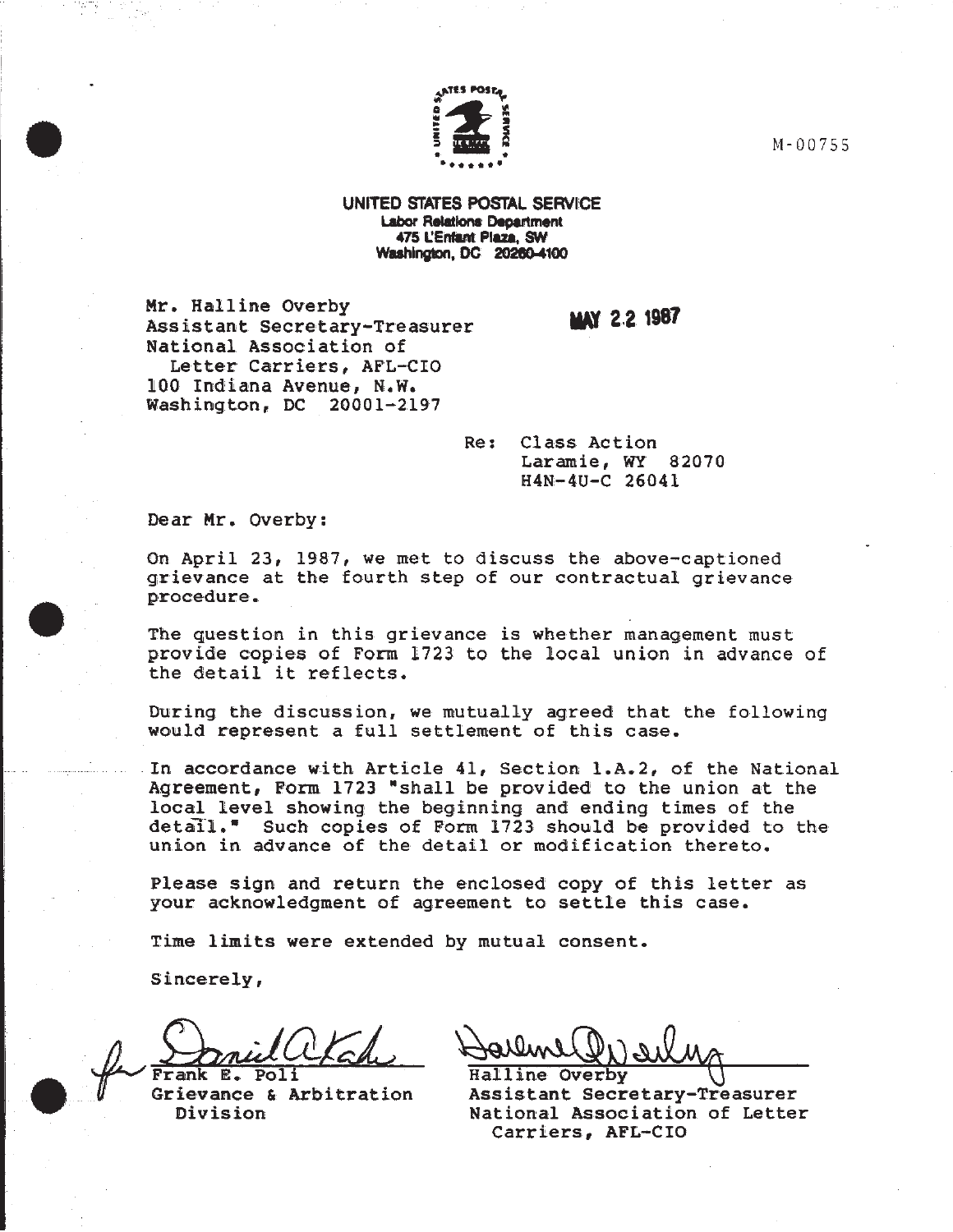

UNITED STATES POSTAL SERVICE Labor Relations Department 475 L'Enfant Plaza, SW<br>Washington, DC 20260-4100

Mr. Lawrence G. Hutchins Vice President National Association of Letter Carriers, AFL-CIO 100 Indiana Avenue, N.W. Washington, DC 20001-2197

> Re: H1N-5H-C 26031 Lodi, CA

Dear Mr. Hutchins:

On January 12, 1989, we met to discuss the above-captioned grievance currently pending national level arbitration.

In full and complete settlement of this case, it is agreed:

- An employee serving as a temporary supervisor (204B)  $1.$ is prohibited from performing bargaining unit work, except to the extent otherwise provided in Article 1, Section 6, of the National Agreement. Therefore, a temporary supervisor is ineligible to work overtime in the bargaining unit while detailed, even if the overtime occurs on a nonscheduled day.
- 2. Form 1723, which shows the times and dates of a 204B detail, is the controlling document for determining whether an employee is in 204B status.
- $3.$ Management may prematurely terminate a 204B detail by furnishing an amended form 1723 to the appropriate union representative. In such cases, the amended Form 1723 should be provided in advance, if the union representative is available. If the union representative is not available, the Form shall be provided to the union representative as soon as practicable after he or she becomes available.
- The grievant in this case, William Morehouse, will be paid eight (8) hours at the overtime rate.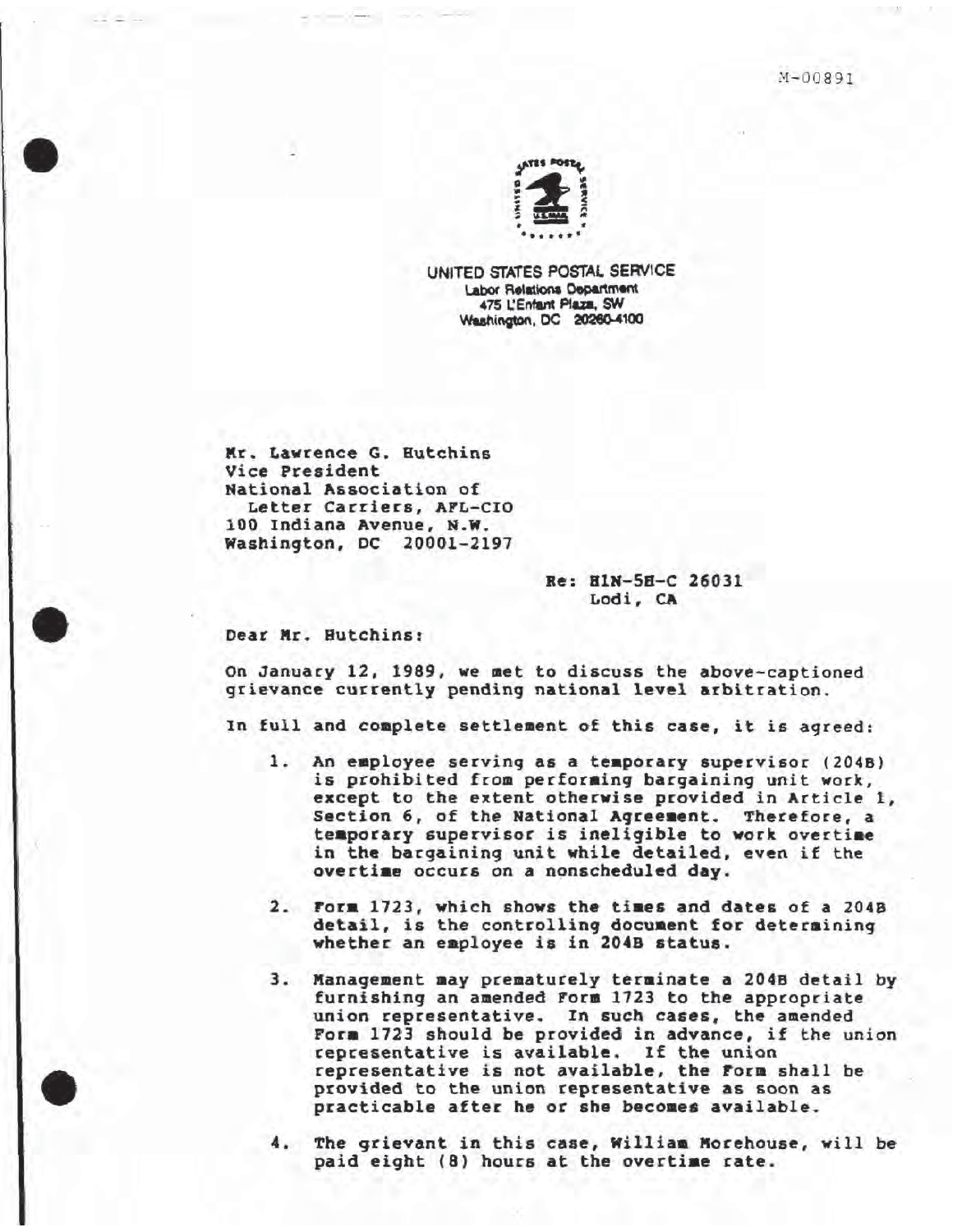M-00891

Lawrence G. Butchins ψ

Please sign and return the enclosed copy of this letter as<br>your acknowledgment of agreement to settle case no. HIN-5H-C<br>26031 and remove it from the pending national arbitration listing.

Sincerely,

Stephen W. Furgeson General Manager Grievance and Arbitration Division

Lawrence G. **Hut** Vice President National Association of Letter Carriers, APL-CIO

DATE

Enclosure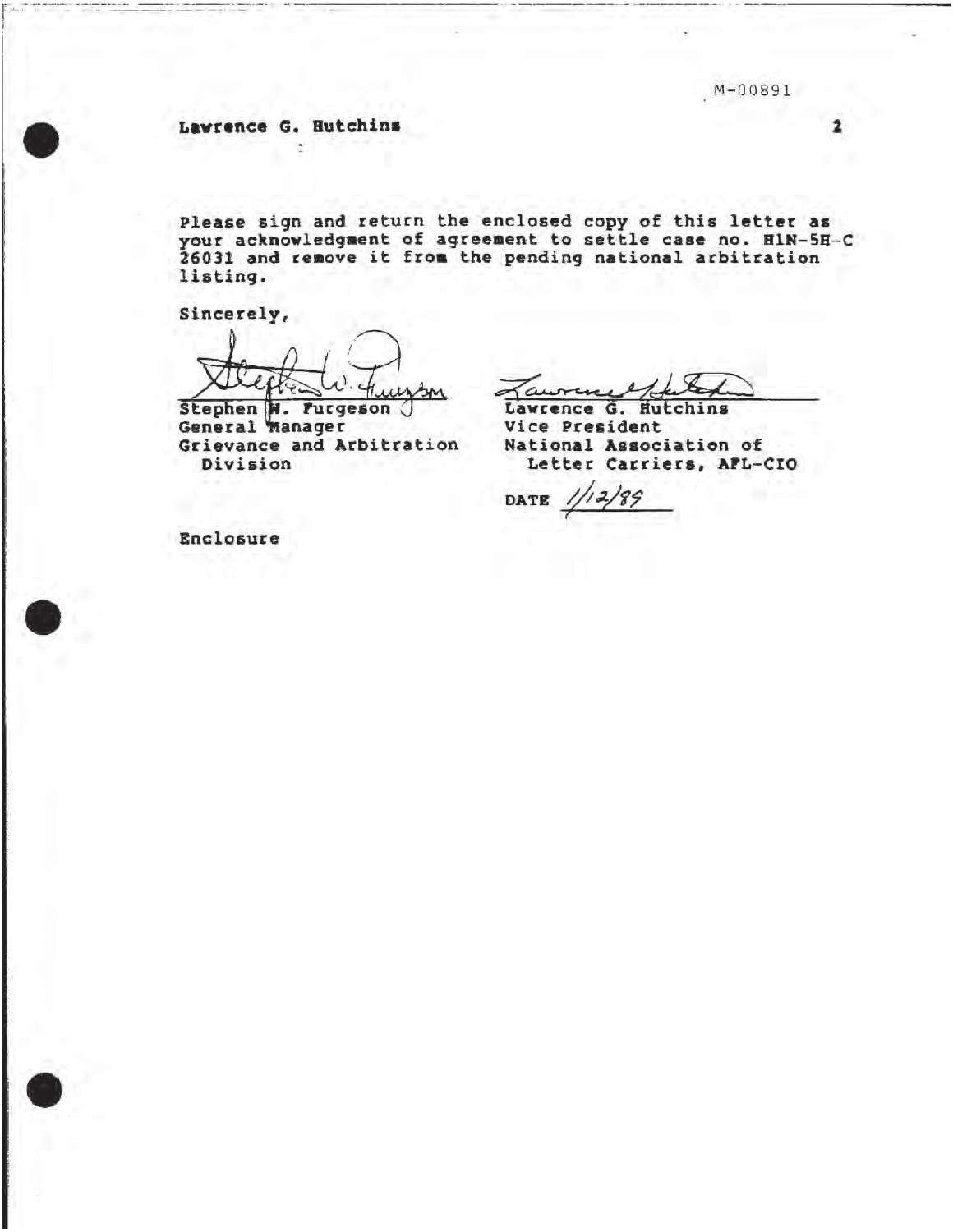# RECEIVED M-01177

AUG 2 4 1993

**CONTRACT ADMINISTRATION USIT NALC WASHIKEILE LE.** 

**Altra Stares Poetal Silvers** 475 L'Espas Puaca SW /// - - variety DC 20260

Mr. Vincent R. Sombrotto President National Association of Letter Carriers, AFL-CIO 100 Indiana Avenue, N.W. Washington, DC 20001-2197

> RE: HON-5R-C 13315 **BRANCH** EVERETT WA 98201

Dear Mr. Sombrotto:

On several occasions, I met with your representative to discuss the above-captioned grievance at the fourth step of the contractual grievance procedure.

The issue in this case is whether management violated the national agreement when an employee who had been working in a 204-B assignment earlier in the day worked bargaining unit overtime at the conclusion of his shift.

During our discussion, we agreed to the following:

- 1. An acting supervisor (204-B) will not be utilized in lieu of a bargaining-unit employee for the purpose of bargaining-unit overtime.
- $2.$ The PS Form 1723 shall determine the time and date an employee begins and ends the detail.
- An employee detailed to an acting supervisory position  $3.$ will not perform bargaining-unit overtime immediately prior to or immediately after such detail unless all available bargaining-unit employees are utilized.
- Due to the variety of situations that could arise, each  $4.$ case should be decided based on the particular facts and circumstances involved.

Therefore, this case is remanded to the parties at Step 3 for application of the above principles to the facts involved, and for further processing, including arbitration if necessary.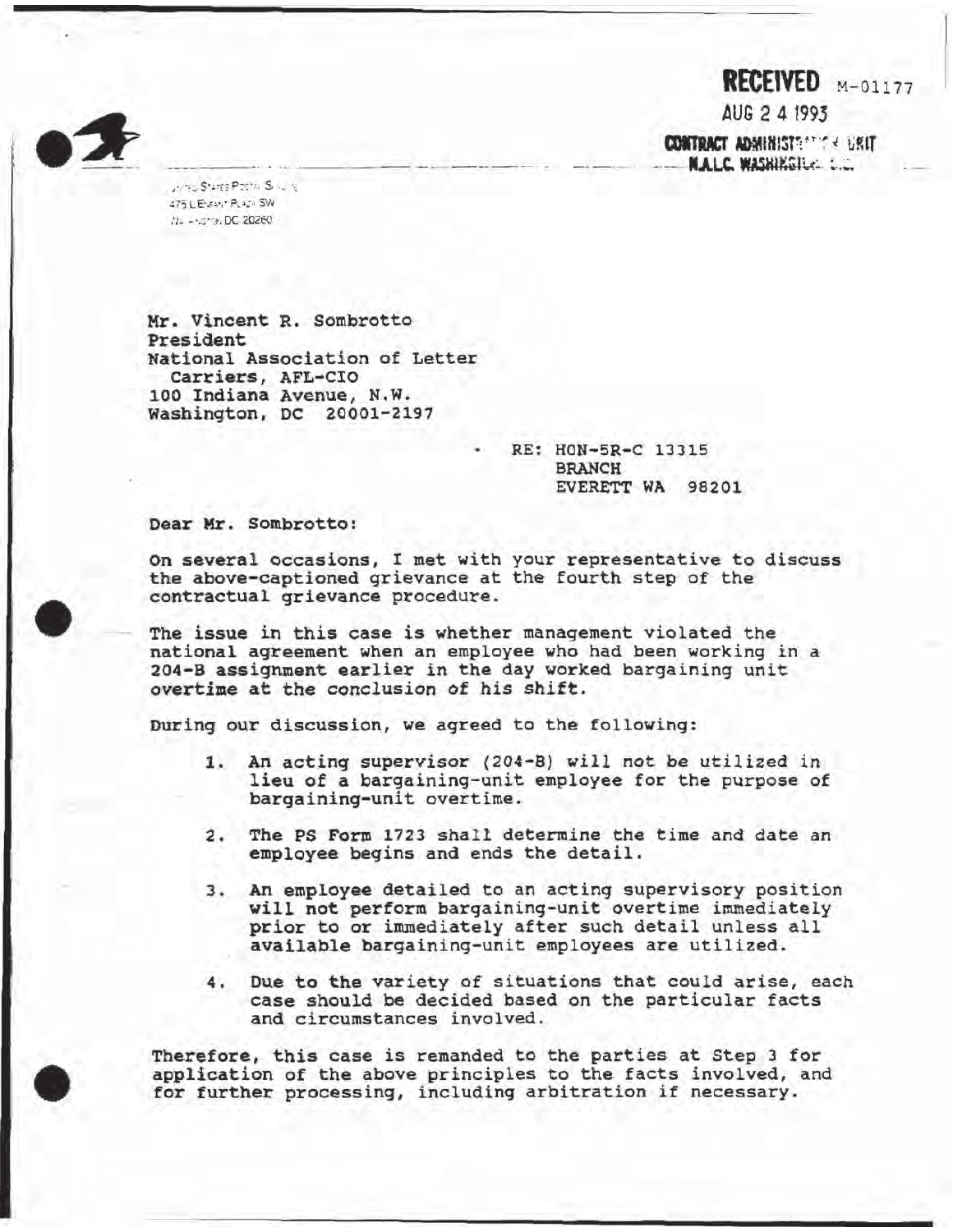Sombrotto

T,

Time limits were extended by mutual consent.

Sincerely,

Me. Donigef ssa JI

Grievance and Arbitration Labor Relations

 $\overline{R}$ . *M***ncent mbfotto** 

ł President V<br>National Association of Letter Carriers, AFL-CIO

J Date: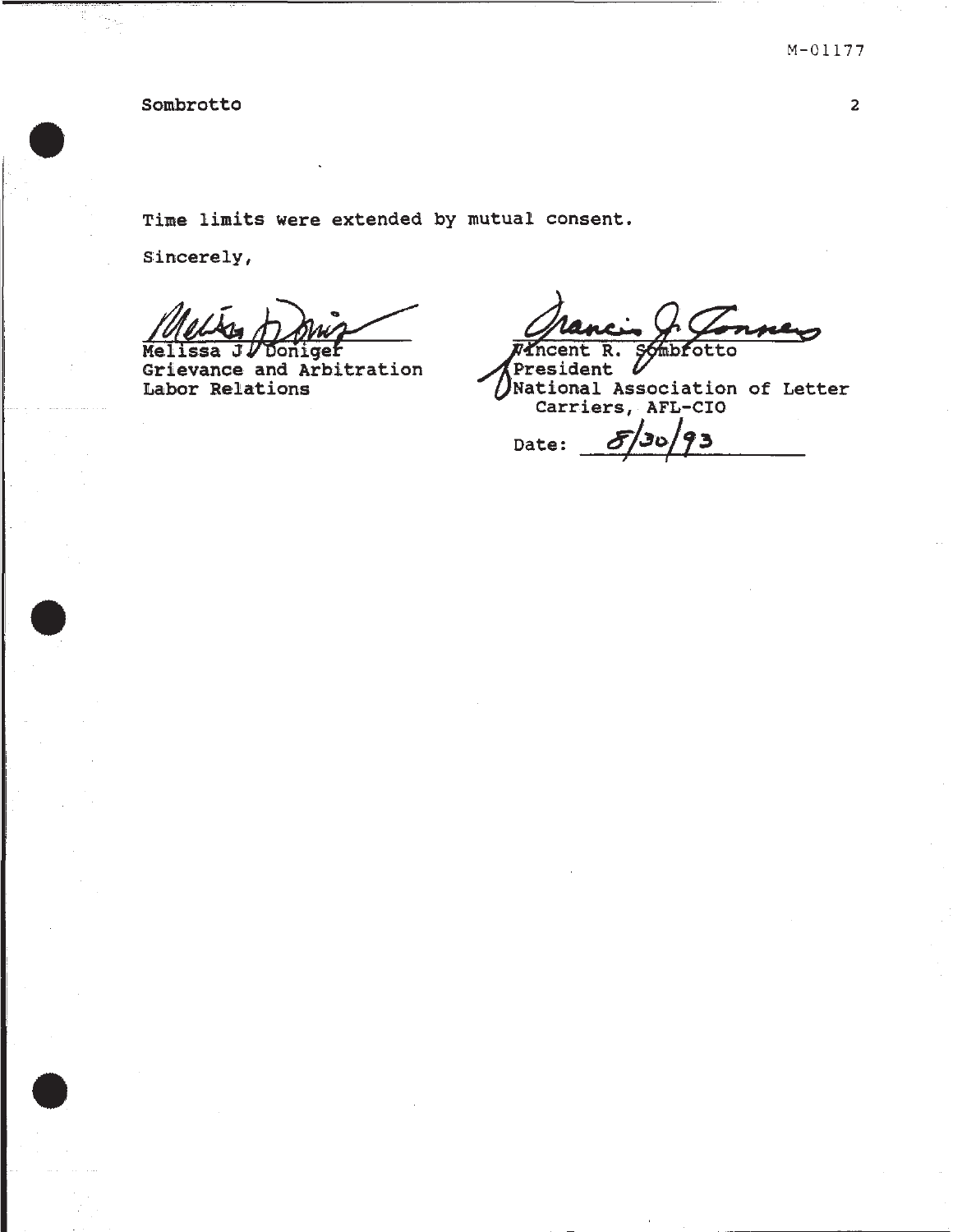

UNITED STATES POSTAL SERVICE 475 L'Enfant Plaza, SW<br>Washington, DC 20260

October 24, 1983

Mr. Halline Overby Assistant Secretary-Treasurer National Association of Letter Carriers, AFL-CIO 100 Indiana Avenue, N.W. Washington, D.C. 20001-2197

> Class Action  $Re:$ Royal Oak, MI 48068 HIN-4B-C 16840

Dear Mr. Overby:

On September 28, 1983, we met to discuss the above-captioned case at the fourth step of the contractual grievance procedure set forth in the 1981 National Agreement.

The question raised in this grievance is whether a carrier working in a 204b supervisory position may exercise a bid preference under Article 41, Section 2.B.3 or 2.B.4.  $1. - 11$ 

After further review of this matter, we mutually agreed that no national interpretive issue is fairly presented in the particulars evidenced in this case. While an employee is in a 204b supervisory status, he or she cannot exercise a bid preference for a temporary assignment available under Article 41, Section 2.B.3 or 2.B.4. Form 1723 is the controlling document in determining whether an employee is in a supervisory position. Other evidence may also be used to determine whether the employee was in a supervisory status when he exercised a bid preference.

Accordingly, as we further agreed, this case is hereby remanded to the parties at Step 3 for further processing, if necessary.

Please sign and return the enclosed copy of this letter as ... your acknowledgment of agreement to remand this case.

Sincerely,

Labor Relations Department

Halline Overby

Assistant-Secretary-Treasurer National Association of Letter Carriers, AFL-CIO

M 00552